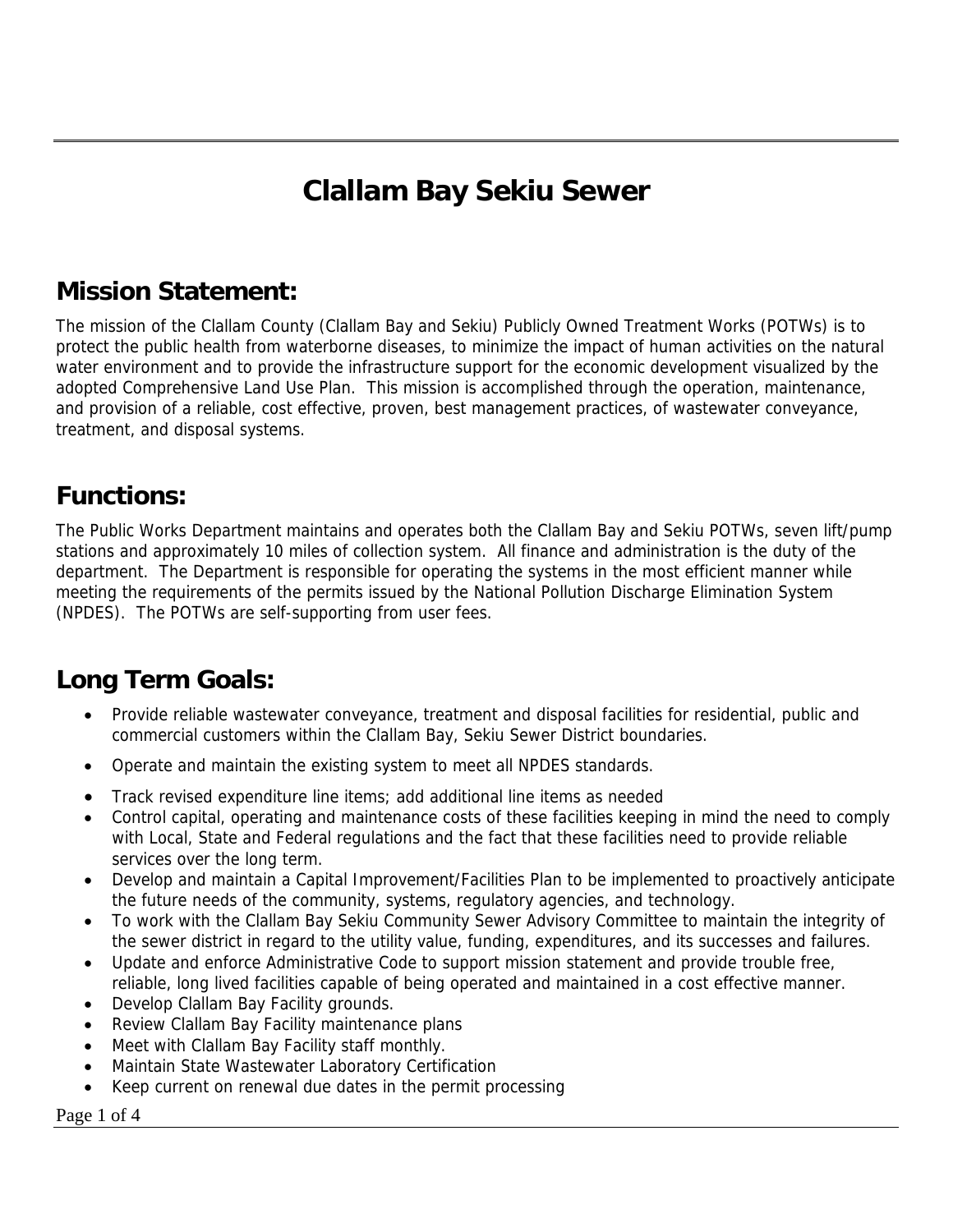• Maintain an effective workforce through on-going County training classes

## **Short Term Objectives:**

- Phase Administrative Code into County Code Chapter 13 to protect the investment of the system and to protect the public health and welfare.
- Operate the business in a fiscally sound and accountable manner to assure continued quality services to existing and future customers.
- Rehabilitate worn out facilities to meet all reliable criteria required by the Permit and ensure continued service to existing customers.
- Upgrade wastewater treatment system and facilities
- Consolidated billing
- Secure grounds and buildings
- Check condition/longevity and schedule maintenance for utility pickup and pump trucks
- View and record integrity of outfall lines

#### Accomplishments in 2007: None listed by the Department.

#### **Performance Indicators:**

|                                                                                        | 2006 Actual | 2007 Actual | 6/30/08<br>Actual | 2009 Goals |
|----------------------------------------------------------------------------------------|-------------|-------------|-------------------|------------|
| NPDES requirements met.                                                                | Daily       | Daily       | Daily             | Daily      |
| Ability to serve customers.                                                            | Daily       | Daily       | Daily             | Daily      |
| Completion of construction and plant betterment<br>projects on time and within budget. | Yearly      | Yearly      | Yearly            | Yearly     |

#### **Workload Indicators:**

|                                                  | 2006 Actual | 2007 Actual | 6/30/08 | 2009      |
|--------------------------------------------------|-------------|-------------|---------|-----------|
|                                                  |             |             | Actual  | Estimated |
| Gallons of wastewater treated in million gallons | 28.91       | 26.22       | 12.49   | 27.00     |
| Gallons of bio-solids treated                    | 132,028     | 116,567     | 51,023  | 120,000   |
| Hours of plant(s) manned operation               | 2500        | 2800        | 1400    | 3000      |
| Number of hookups                                | 288         | 292         | 301     | 306       |
| Daily monitoring requirements                    |             |             |         |           |
| Monthly monitoring requirements                  |             |             |         |           |
| Annual reporting                                 |             |             |         |           |
| Bio-solids program maintained to meet            |             |             |         |           |
| requirements                                     |             |             |         |           |
| Operation and maintenance schedules followed     |             |             |         |           |
| Page 2 of 4                                      |             |             |         |           |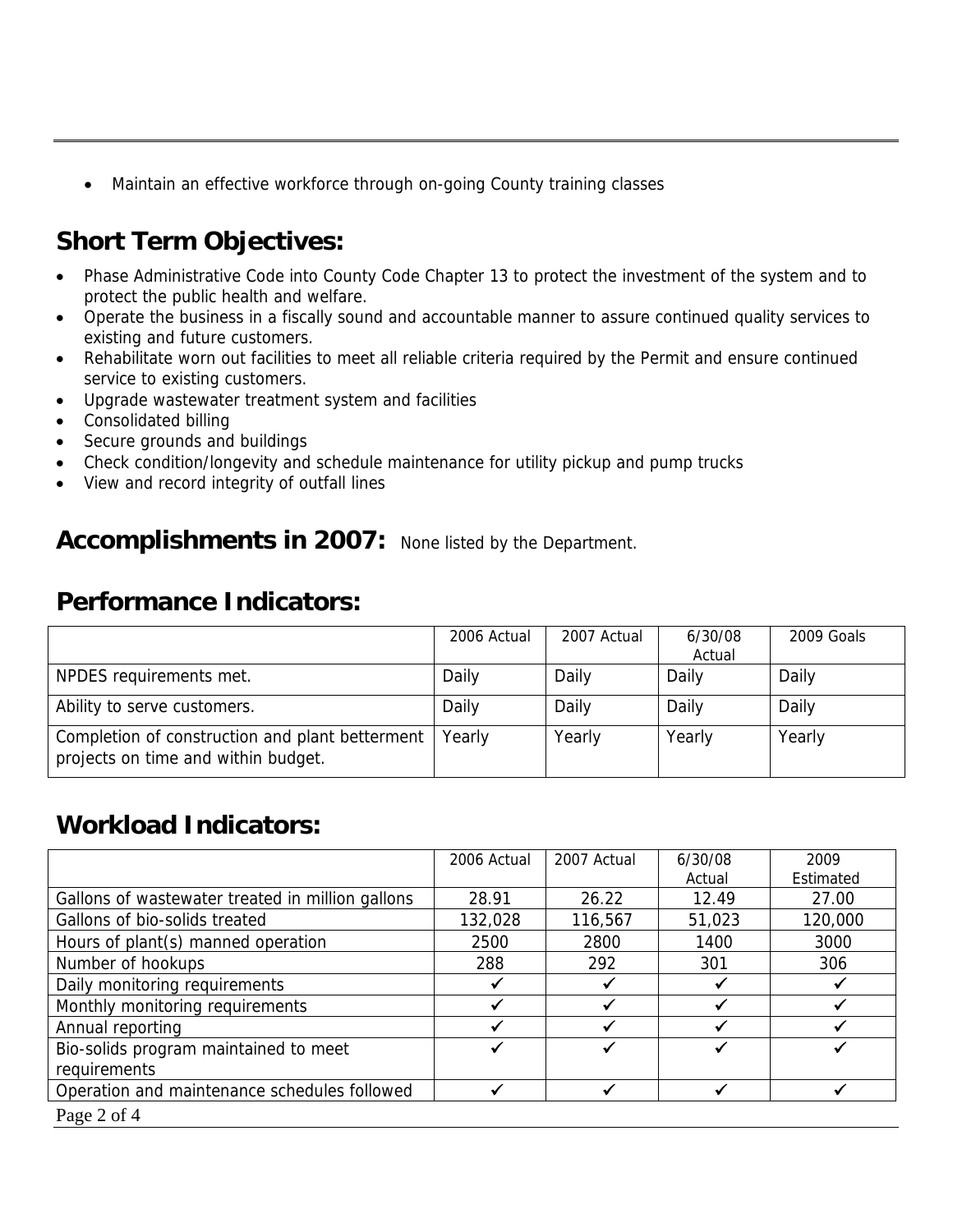#### 9 **= requirements met**

## **Staffing Level:**

| . .                 | 2006 Actual | 2007<br>Actual | 6/30/08<br>Actual | 2009 Budget |
|---------------------|-------------|----------------|-------------------|-------------|
| Full time employees | ⌒           | ົ              | $\cap$ $\cap$     | ົ           |
|                     | ے . ۔       | ے . ۔          | ے .               | ے . ۔       |

# **Operating Budget**

#### **Revenues:**

|                                | 2006       | 2007      | 6/30/08   | 2009 Budget |
|--------------------------------|------------|-----------|-----------|-------------|
|                                | Actual     | Actual    | Actual    |             |
| Beginning fund Balance         | $-142,453$ | 233,754   | 193,201   | 201,293     |
| Taxes                          |            | O)        | 0         |             |
| Licenses and Permits           |            | 0         | 0         |             |
| Intergovernmental Revenues     |            |           | 0         |             |
| Charges for Goods and Services | 235,252    | 254,060   | 132,128   | 280,977     |
| Fines and Forfeits             |            |           | 0         |             |
| Miscellaneous Revenues         | 10,665     | 10,457    | 7,128     | 7,678       |
| <b>Other Financing Sources</b> | 2,752      | 1,219     | 32,321    | 27,996      |
| <b>General Tax Support</b>     |            |           | 0         |             |
| <b>TOTAL</b>                   | \$106,216  | \$499,490 | \$364,779 | \$517,944   |

# **Expenditures:**

|                                        | 2006       | 2007      | 6/30/08        | 2009 Budget |
|----------------------------------------|------------|-----------|----------------|-------------|
|                                        | Actual     | Actual    | Actual         |             |
| <b>Ending Fund Balance</b>             | $-146,994$ | 243,280   | 242,355        | 159,939     |
| Salaries and Wages                     | 96,045     | 89,769    | 48,069         | 137,242     |
| Personnel Benefits                     | 45,141     | 42,581    | 16,891         | 48,034      |
| <b>Supplies</b>                        | 23,185     | 22,892    | 12,631         | 26,911      |
| Other Services and Charges             | 34,569     | 36,796    | 19,817         | 64,675      |
| <b>Intergovernmental Services</b>      | 3,277      | 3,453     | 1,865          | 3,729       |
| <b>Interfund Payments for Services</b> | 50,993     | 59,500    | 23,152         | 51,414      |
| Capital Outlay                         | 0          | 1,219     | $\overline{0}$ | 26,000      |
| <b>TOTAL</b>                           | \$106,216  | \$499,490 | \$364,779      | \$517,944   |